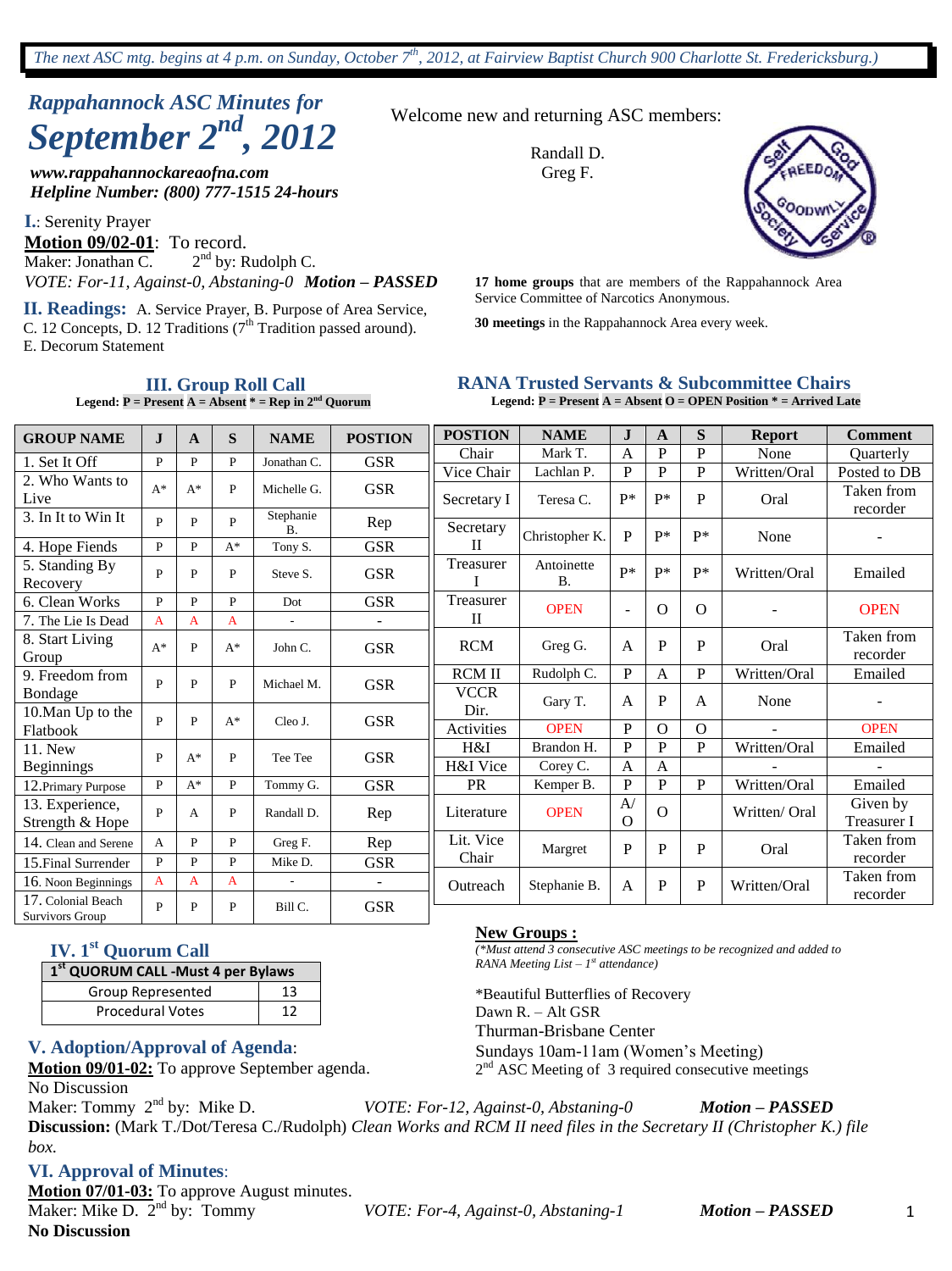# **VII.-X. Administrative Reports**

#### **VII. Secretary Report I**: Given by Secretary I, Teresa C.

My name is Teresa and I am an addict. I don't really have much to report this month. In the minutes I updated "Unfinished" to "Old" as well as updated in the Bylaws. I also moved "Open Sharing" before "Election of New Officers" in the Bylaws and saved in the Drop Box as 2012 Bylaws\_August 2012. In regards to last month's discussion on quorum, I did find the formula used by the Bay Area in St. Petersburg, FL where I moved from. They have approximately 60 groups and calculate quorum at each ASC with an average voting member's attendance of the previous 3 months + 1. For example given our past 3 months it would be  $12+14+14 = 40/3=13+1 = 14$ . So for today we currently have 12 voting members we would not make quorum. We also discussed the number of home groups in RANA and for some reason I did not chime in as I do keep track of this and print it on the top right front page of the minutes, we currently have 17 home groups and 18 if you included Beautiful Butterflies which will be a voting member next month. Therefore when we vote on Region, Area business or for the adopting the Minutes and only 3 or 4 vote, we do have 18 groups that have a voice.

Our budget remains unchanged as we did not spend any money this past month and I believe is about \$80, I will get the correct amount to Antoinette for next month's meeting and our annual budget. I don't belive Chrsitopher has any expenses this month, if not I am sure he will let us know when he gets here.

Tee Tee had some issues getting the Minutes but is now getting them. Dot, were you able to get the Minutes? **Discussion:** (Dot) *Yes.* (Teresa) *Anyone else have any issues getting the minutes?*

**VII. Secretary Report II**: None given**. Discussion**: (Mark T.) *Christopher had to work until 4pm so we have to skip over this for now.*

#### **VII.V Chair Report**: None given. **No Discussion.**

**VIII. Vice Chair Report**: Given by Vice Chair, Lauchlan P.

This month I have little information to report. From general conversation I have had with the H&I Panel Coordinator, Brandon H., he has expressed that they are making the commitment in Bowling Green but need more support. Margret, our dedicated Vice Literature Chair, had expressed her interest in filling the Literature Chair position.

I would like to remind the area that I am still willing to meet with any GSR's that want to, or need help with, placing their own orders to Free State for literature. The literature committee is still under staffed so any attempt at easing their workload is greatly appreciated.

Thank you for allowing me to serve. Love and Respect, Lauchlan P. **No Discussion**

#### **IX. Treasurer I Report**: Given by Treasure I, Antoinette B.

Treasurer's Report September 03, 2012

Greetings,

I am grateful for the opportunity to serve. I took over the responsibilities of Treasure as of August 05, 2012 I was given the brief case , Treasure's work-book and the last deposit receipt. I was asked to give a report and I had no information at that time before I go any further, I would like to thank Lili for her selfless service of this position the last transaction that she made was a deposit of \$513.00. I received receipts from the RCM (Greg) of \$21.00 ,the Secretary paid for folders out-ofpocket she provided a receipt of \$16.05. In which the Area reimbursed her with a check of \$16.05. We received \$372.72 from the sale of literature. The groups gave \$139.00. The Seventh tradition was \$112.00 which made my total deposit \$623.72.The PR Chair also received a reimbursement of \$97.20 for meeting list. We gave literature \$491.60 paid for p.o box in the amount of \$24.00. The total monies we have is follows: \$4,627.63+\$513.00=\$5140.63+623.72=\$5764.35- \$628.85(total expenses) brings the total to \$5135.00 this is an estimated total based on the figures I have from the last Area and a bank print out which only includes the transaction of the previous Treasurer due impart to the fact that I cannot access any information on the account . I need the Chair or Vice-chair to add me to the account so that I can better serve this body hopefully we will work –out a time and a day to take care of this matter. I pray that I have been informative and accurate in this report the time draws near I believe to review the budget with the help of a subcommittee. I will try to do this soon and would like for anyone that may have an interest to Please get with me after Area service so that I can have your name and number to contact you with the date and meeting place. In Loving Service, Antoinette B.

**Discussion:** (Teresa) *The \$16.05 mentioned was spent and reimbursed in July. In fact, once you receive all the documents you will find this check was never cashed as I lost it. Once you find that we can then make a motion to have those monies put back into the bank account.* (Antionette) *Thank you, I will note that.* (Lauchlan) *In respect to the bank statement please be sure to black out personal information before distubuting.* (Antionette) *I will be sure to do that moving forward.*  (Teresa) *Once you gain access to the bank will you be using this format of the worksheet format that Lily had used or are you not sure yet?* (Antionette) *I would love to use that format; however I was not given that format. So I will need to make my own excel format as that is the best I can do at this time. I have no contact information with Lily and I don't*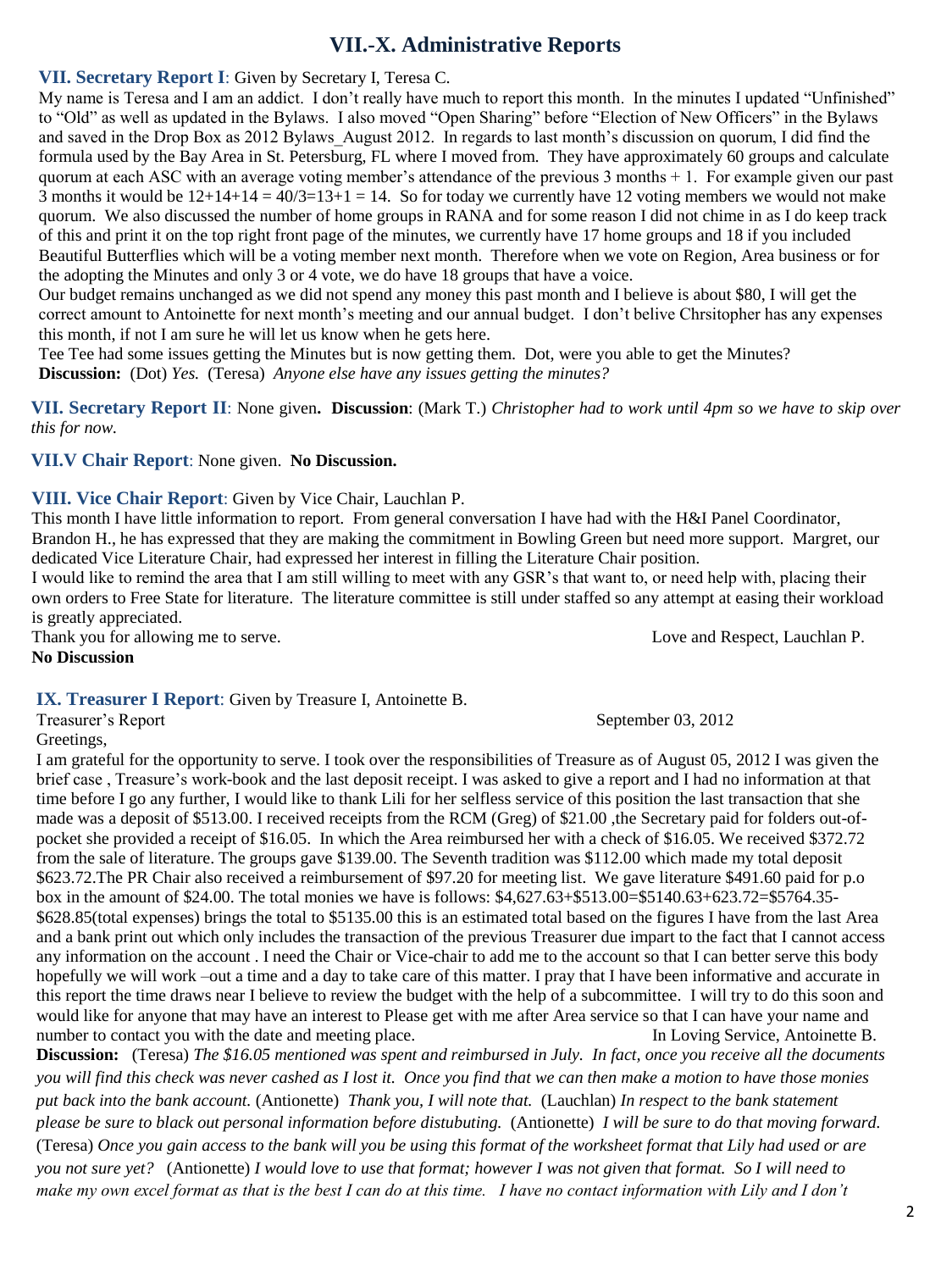#### **IX. Treasurer I Report** *(continued)*: Given by Treasure I, Antoinette B.

**Discussion** *(continued)***:** *know if this body would like to have the report in her format. If so I will try to contact her to see if she is willing to offer that to this body.*(Teresa) *Okay, I just thought Lily said she was willing to assist you during the transition, but perhaps she is not. I just was asking about the format.* (Antionette) *As I said all I received was the brief case and I think I would have know if she gave the format. She has not be available.* (Steve S.) *We have our previous minutes with the format if you want to refer to that to keep that format.* (Teresa) *Those are in pdf. I will check the Dropbox to see if we have her reports in excel, we probably do.* (Kemper) *The most recent are in excel.* (Teresa) *So she added a scan of the deposit slip via text box into the report.* (Antionette) *So they are in the DropBox, then that is what I will use.* (Greg G.) *It says \$112.00 for the 7th Tradition, is that correct?* (Antionette B.) *Yes, that was the collection from personal donations. So that is kudos to this GSR body.*

**IX. Treasurer II Report**: Open Position. None given. Discussion: (Teresa) *Clean Works and RCM II would like folders in the box.*

#### **X. RCM II Report**: Given by RCM II, Rudolph C.

Good Afternoon ASC,

Myself and Greg G. would like to thank you all for allowing us to serve as your Regional representatives. Speaking for myself this is my first time serving in this capacity and it has been a jarring experience. This also my first report to be read at my Area as being your RCM II. So, with that being said I would to say that the The  $157<sup>th</sup> RSC$  had Open Forum at 11:05am with Serenity Prayer and the Topics of discussion were as followed:

1. Celebration for World Unity Day in Southside, 2.Serenity on Shore web link, 3.RSC Calendar, 4.Agenda for 2 day in October, 5.Motion form, 6.Phone line updates, 7.Topics for GSR Assembly in April, 8.Clarity statement, 9.Room availability, 10.World Service Topics, 11.Literature Study Meetings, 12.Info on October 2 day

Open Forum closed at 12:05pm, RSC opened with the Serenity Prayer at 12:20pm, Roll Call/1st Quorum - (all members below were present); Chair – Jeff H, Vice Chair - Jim H, Secretary - Cynthia W, Treasurer -Absent, Regional Delegate – Etta F, Regional Delegate Alt - Donna P, Regional Delegate Alt 2 – Eddie W, VRCC Chair – Jimmy B, Policy Chair - Bill M, Hospitals and Institutions Chair - Lawrence E, Public Relations Chair – Nancy S, Speaker Jam Chair Pro Tem – Absent, Almost Heaven – Sherry V, Appalachian – Greg H, BRANA – Peter P, BANA – Lance G, Gateway to Freedom – Rhonda P, New Dominion – Brad M, New River Valley – Stephen W, Outer Limits – Absent, Peninsula – Absent, Piedmont – Tee T, Rappahannock – Greg G, Richmond – Absent, Roanoke Valley – Absent, Shenandoah Valley - Melissa E, Southside – Kim A, Tidewater – Mark W, Tri-Cities – Absent

There are a few position that are opened Speaker Jam Chair, Regional Delegate, and Regional Delegate Alternate position is open. In lieu of RD and RDM, Alt, positions there was dire concern because just like I am in training for RCM and would in most cases supersede him when he steps down so most of us thought that would have been the case in this scenario. So in essence there was great discussion on this so we will know who will be in those positions at the 2-day event in October. There was some Old Business:

**Motion 156-3** Mover: Policy Subcommittee 2<sup>nd</sup>: Jimmy W Peninsula

**Description/Background:** The CARNA Guidelines and Rules of Order are ambiguous regarding room accommodations for those attending the attending GSR Assembly and October Sunday Workshops on the weekends of the RSC overnight events in April and October.

**Intent:** To clarify the hotel accommodation policy in CARNA Guidelines and Rules of Order regarding the RSC overnight events in April and October.

**Motion:** To change the CARNA Guidelines and Rules of Order, Section VIII: ADDITIONAL GUIDELINES, #8 **From:** The RSC will meet as a single-day event without overnight accommodations in the months of February, June, August, and December. The RSC will meet as overnight events with accommodations and meals provided for RSC Officers, Committee Members, and Alternates in the months of April and October.

**To:** The RSC will meet as a single-day event in the months of February, June, August, and December. The RSC will meet as an overnight event in April and October with hotel rooms provided, as needed, following the RSC for those required to attend or report at the GSR Assembly or October Sunday Workshops. The RSC may utilize any remaining funds, budgeted for hotel expenses, to furnish hotel rooms following the RSC for others interested in attending GSR Assembly or October Sunday Workshops, based on need.

Motion sent back to Policy for complete clarity to bring back at RSC  $157<sup>th</sup>$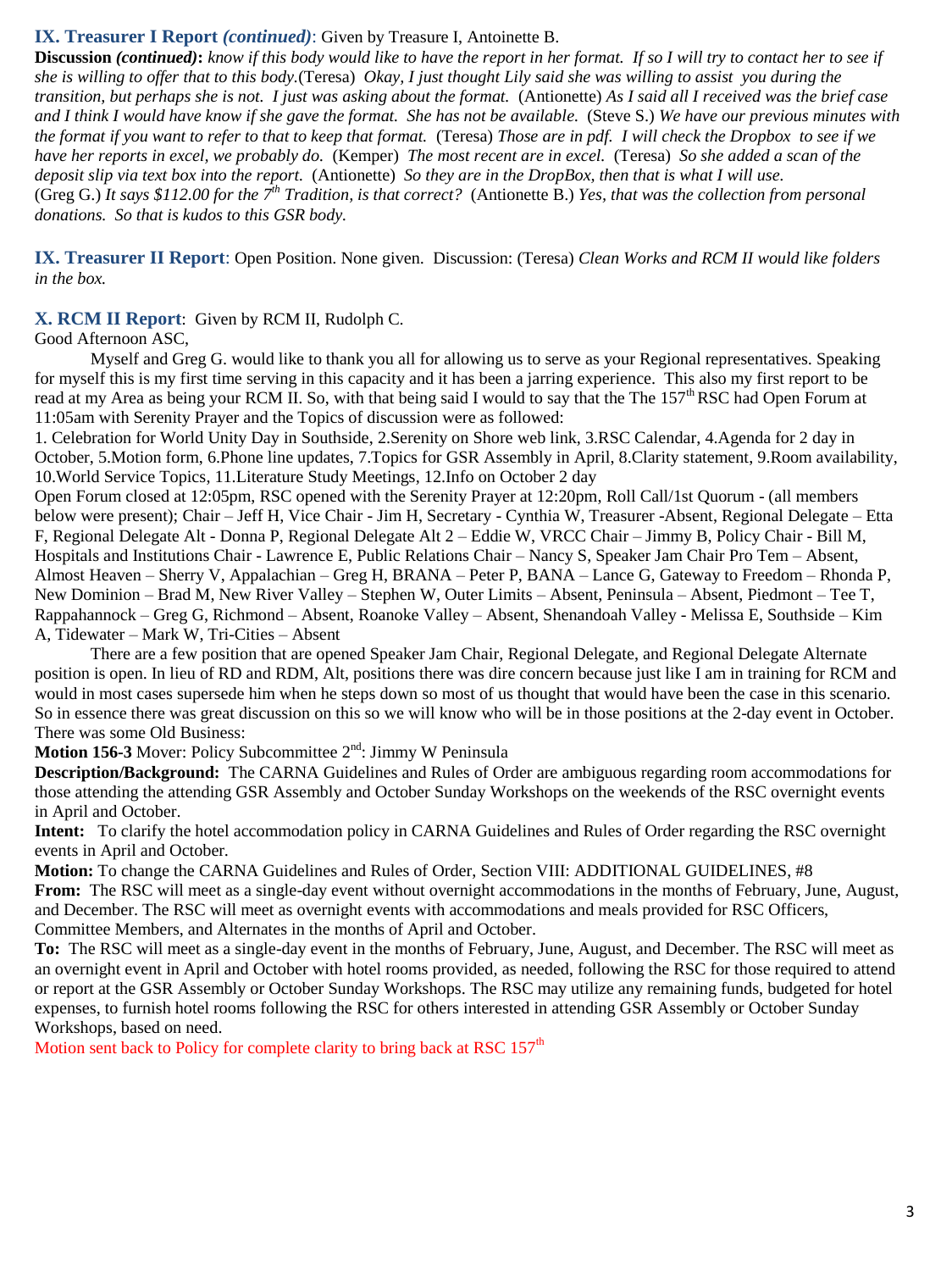### **X. RCM II Report** *(continued)*: Given by RCM II, Rudolph C.

**Motion 157-2 Mover: Policy Subcommittee 2<sup>nd</sup>: Mark W Tidewater** 

**Description/Background:** The CARNA Guidelines and Rules of Order are ambiguous regarding room accommodations for those attending GSR Assembly and October Sunday Workshops on the weekends of the RSC overnight events in April and October. Clarification of this policy became necessary following a controversy centered on which nights, Friday or Saturday, and who is entitled to room accommodations prior to the  $155<sup>th</sup> RSC$ .

**Intent:** To clarify the hotel accommodation policy in CARNA Guidelines and Rules of Order regarding the RSC overnight events in April and October.

**Motion:** To change the CARNA Guidelines and Rules of Order, Section VIII: ADDITIONAL GUIDELINES, #8 (p.10) **From:** 8. The RSC will meet as a single-day event without overnight accommodations in the months of February, June, August, and December. The RSC will meet as overnight events with accommodations and meals provided for RSC Officers, Committee Members, and Alternates in the months of April and October.

**To:** 8. The RSC will meet as a single-day event in the months of February, June, August, and December.

**Add:** 9. The RSC will meet as an overnight event in April and October.

A. CARNA will provide lodging following the RSC for those required to attend or report at the GSR Assembly or October Sunday Workshops.

B. The RSC may utilize any remaining funds budgeted for lodging expenses to furnish rooms following the RSC for other CARNA members interested in attending GSR Assembly or October Sunday Workshops.

C. Preference is given to those who are traveling approximately 200 miles or more.

D. Lodging requests must be submitted thirty days in advance.

Renumber the remaining items of Section VIII as necessary.

Straw poll done, suggestions made and motion sent back to Policy to come back at 158<sup>th</sup>.

**Motion 156-4** Mover: Bill M Policy Chair 2<sup>nd</sup>: Jimmy W Peninsula

To change CARNA G&RO Section V: Reports #1:

**From:** Only reports e-filed, typed, handwrote or emailed no later than one day following RSC will be included in the minutes.

**To:** Only reports read on the floor and e-filed, typed, handwritten or emailed no later than one day following the RSC will be included in the minutes.

**Intent:** To ensure that the RSC has the opportunity to hear, discuss and questing the report.

**Pros:** 1. It is essential that a report be read on the floor to be included in minutes. 2. If reports are not read on the floor at the business meeting, they are not part of the meeting. They can change whatever they want to say at any time up to midnight after RSC.

**Cons:** 1. That Area RCM needs to be present when the report is given because without them being present there cannot be any discussion.

Motion to be taken back to areas for group conscience to come back at  $157<sup>th</sup> RSC$ 

Roll Call Vote taken: AHA yes, Appalachian yes, Beach yes, BRANA no, Gateway yes, NDANA yes, NRV abstain, Piedmont yes, RANA yes, SHEVANA no, South side yes, and Tidewater yes.

Motion passed 9-2-1

Motion 157-5: Mover: Bill M 2<sup>nd</sup>: Lance G Beach

To replace the current "approved" motion form with one with a format that begins with an optional

description/background section followed by the intent and then the motion.

Intent: To clearly communicate to the areas and home groups the history and need for the motion.

#### Motion passed 10-0-1

Motion 157-6: Mover: Lawrence E 2<sup>nd</sup>: Greg H Appalachian

To investigate the cost and technical needs of procuring carna.org (no hyphen) and migrating away from car-na.org (hyphen) over a two year period.

This should include identifying references to car-na.org (hyphen) in our own literature and links to our present website from other websites such as na.org and others.

An inexpensive domain registration site such as godaddy.com should be used.

**Intent:** To make our website name easier to distribute, remember and use. To comply with the 8<sup>th</sup> Concept: Our service structure depends on the integrity and effectiveness of our communications. Clear and easy if effective.

Motion was referred to PR and report to come back at  $158<sup>th</sup> RSC$ 

Intent: To reimburse trusted servants for regional business travel without requiring a nuisance procedure. Motion was referred to Policy and report to come back at  $158<sup>th</sup> RSC$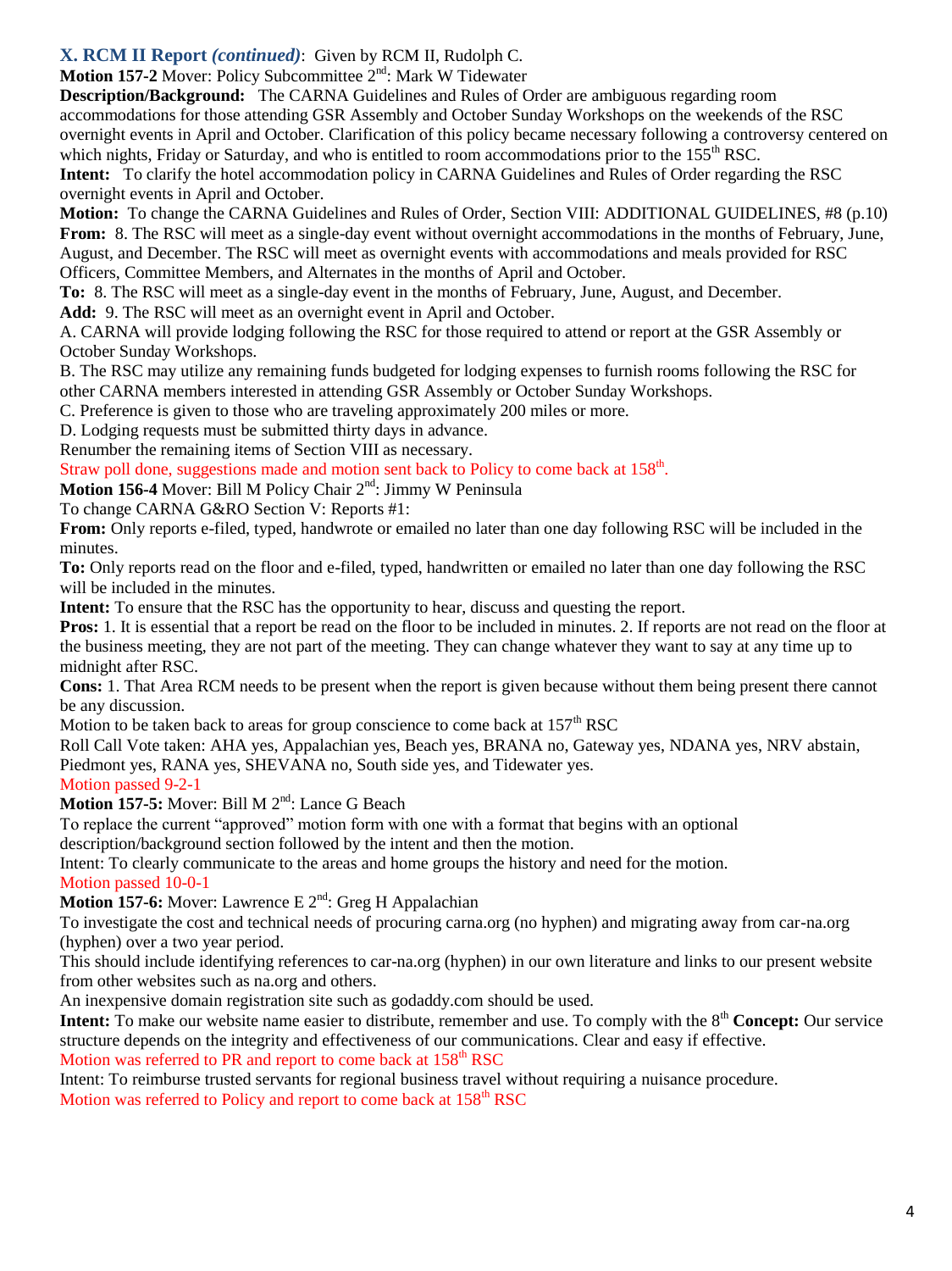### **X. RCM II Report** *(continued)*: Given by RCM II, Rudolph C.

**Motion 157-7:** Mover: Lawrence E 2<sup>nd</sup>: Greg H Appalachian

To amend the CARNA RSC Guidelines and Rules of Order, Section VIII: Additional Guidelines, #7:

**From:** Receipts are required for all reimbursements by RSC.

**To:** To reimburse RSC Trusted Servants for gasoline based on actual gasoline purchases and receipts before and after regional business travel or at \$0.20 per mile based on mileage from a web based map/driving system (such as Mapquest, Google Maps or other). Funds based on this cost per mile procedure can be requested before travel in order to allow the travel.

**Motion 157-8:** Mover: Lawrence E 2<sup>nd</sup>: Greg H Appalachian

To amend the CARNA RSC Guidelines and Rules of Order, Section VIII: Additional Guidelines:

Add 7a: To reimburse RSC Trusted Servants for copying based on an actual receipt or based on a flat rate of \$0.09 per copy.

Intent: To reimburse trusted servants for copying for regional business even if receipts are forgotten or lost.

Motion was referred to Policy and report to come back at 158<sup>th</sup> RSC

Planning for Next RSC

158th RSC will be held on Saturday, October 20, 2012 at Valley Mission, 1513 West Beverley St., Staunton, VA 24401 beginning at 10am with open forum and 11:15am with RSC meeting.

157th RSC closed at 4:35pm with Serenity Prayer.

In closing there are some events going on in our region that I did not include in my minutes yet I am providing to our Area and also Greg G. will inform you on some motions that need to be voted on and brought back to our next RSC.

In Loving Service, Rudolph C.

**Discussion:** (Rudolph C.) *Flyers for events given at Region are on the table for GSRs to take back to their groups and announce. It was a long, so please get with me if you have any questions. I was following the orientation packet, which was very detailed.*

(Mark T.) *I just received some mail that the Little Apple Area of NA will be having their 31st Convention. They have sent us some flyers and would like for us to place it on our website. Sept. 27-29 in Allentown, PA.*

*There are also printed copies of the Minutes if anyone needs a copy.*

*If you have group donations please pass them up for Antoinette so she can start to write receipts count the monies.*

# **X. RCM I Report**: Given by RCM I, Greg G.

**\*A report was not submitted and there was a lot of information, I did my best to capture it here –**

*The reason we switched up this month is because Rudy expressed an interest in writing the report and I had no problem with that! We work very well as a team, so thanks for the report Rudy – that was an awesome, awesome job! I want to go over a couple things – the handout I gave to you is what you need to take back to your home groups and we will go over the open positions. Our own Antoinette has been nominated for Speaker Jam Chair. She has accepted, however the nominations are still opened. So if there any other nominations those will be taken in October. Etta was our Regional Delegate and has been on that team for 6 years now and her term is up in October. So basically how the whole thing works is we have a Regional Delegate and a Alternate and an Alternate II. So there is 3 Delegates and they work as a team, they go to all these functions in PA, MA, TX,, etc. and the World RSC collecting information and bringing it back to us so we can bring it back to you so can take it back to your groups. Every 2 years a Regional Delegates term is up, so typically, historically you go in as Regional Delegate Alternate II and move up so you are really committing to a 6 year position. So by the time you go from Alternate II to Alternate to Delegate and representing the CARNA at WSC you are prepared to carry the message of our Region. However, it doesn't have to work that way based on the way the Policy is written – so if the Alternate II did a not so great job they can be voted out. So right now technically the Regional Alternate and Delegate positions are open. Was is going to happen more than likely is that Donna Lee will be nominated to the Regional Delegate and Eddie will move up to Alternate and next month the Alternate II position will become available. So if anyone is interested in the Regional Delegate Alternative II position here are the qualifications, so please write this down to take back to your groups:4 years clean, 2 years Area and/or Regional Service experience, willingness to serve, solid foundation in 12 Steps, Traditions, Concepts, etc.. Again, it is a 2 year term, but a 6 year commitment.* 

**Discussion #`1:** (Steve S.) *Was Donna Lee the Regional Alternate?* (Greg G.) *Yes and she has served for 3 ½ years and has done a marvelous job serving with Etta on the last WSC. Eddie has also done a great job.* (Steve S.) *We don't vote for them at our groups do we?* (Greg G.) *No you do not, we vote for them at the Regional level as RCMs.*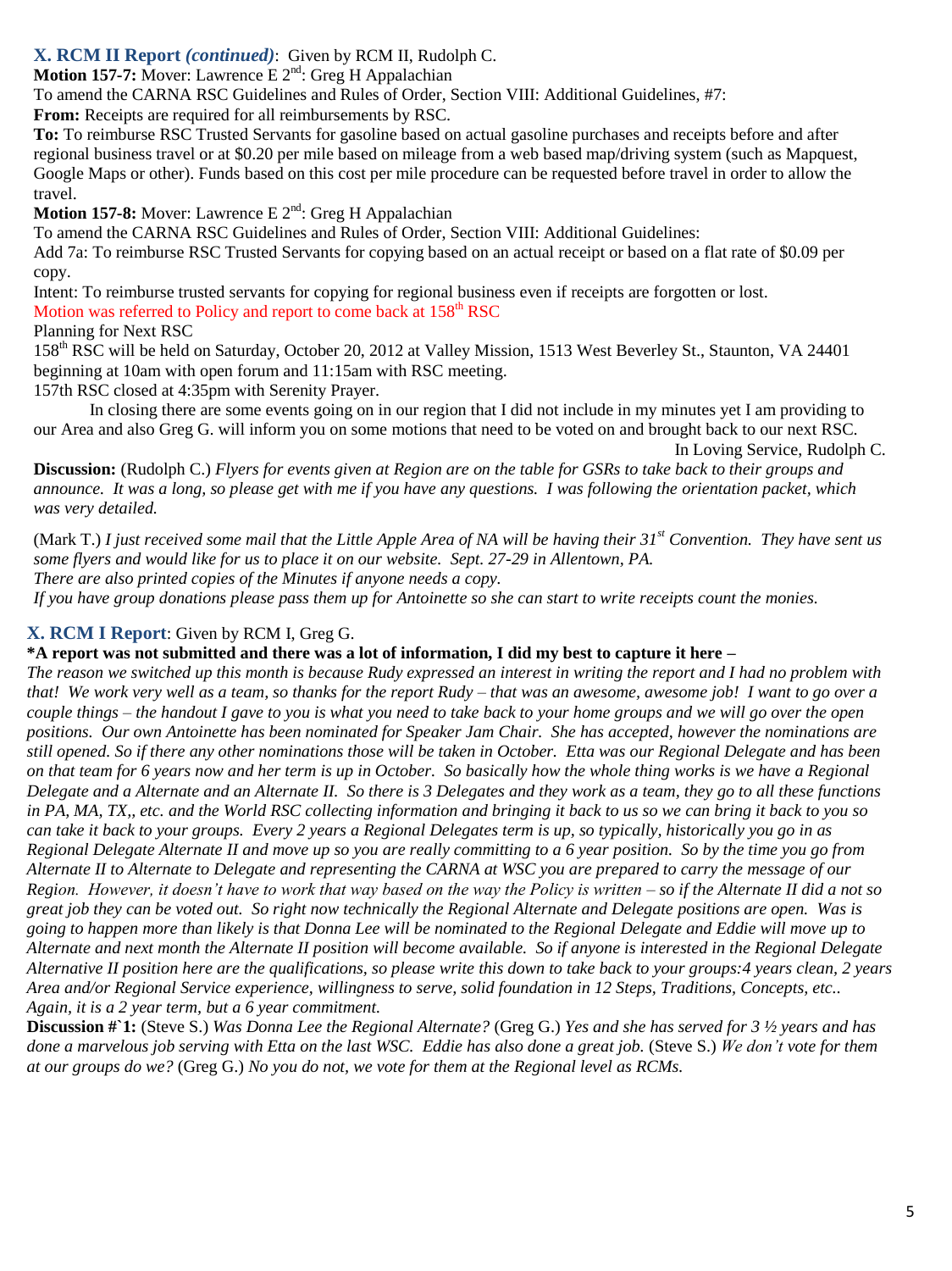#### **RCM I Report** *(continued)*: Given by RCM I, Greg G.

See New Business for details of this motion on page 10 & 11.

*We have one motion we would like you guys to take back to your groups and that is Motion 157-4.*

*This is going to take a couple of minutes to explain. In Regional Policy there is a guideline that states Regional will establish and maintain a prudent reserve. A prudent reserve is monies set aside if there are no donations so we can continue to do business and pay bills such as the 800 Helpline, the same number that is on the front of our meeting lists and we pay a few thousand dollars a month to maintain that Helpline. So the prudent reserve allows us to operate for a certain amount of time if we go in the red. We have a prudent reserve here at the Area; I don't know what it is. The Regional Policy does not stipulate how that amount is calculated, it just says we should have one and maintain one, it also doesn't say who should establish it and how much it should be. So the concern is we should determine an amount so any monies over that can be donated to World Service. So this motion is a way to establish, calculate a prudent reserve.* 

Greg's explanation of the below – Line 6. After the budget is approved, the Treasurer will establish a prudent reserve equal to 25% of the combined total of the newly approved budget and the previous year's budget.

*This means taking the current years budget + last years budget = combined budget x 25% = resulting prudent reserve. Here are some actual numbers if you want to write these down as I have calculated this.*

*Last year's (2011) = \$22,983 This year's (2012) = \$32,187* 

*Total = \$55,161 x25% = \$13,790.25 would be the prudent reserve*

*So after an RSC is over and all bills are paid, all monies over \$13,790.25 would be donated to NAWS – this would refer to Line 7. Our Region typically does not have a balance over this amount. However, this is a starting point in calculating a a prudent reserve.*

**Discussion #2:** (Teresa) *To your knowledge how often do we given a donation to NAWS and how much is usually?* (Greg) *Not very often and we did it was very small.* (Teresa) *What I am asking is do they ever once in a while determine they need to give a donation to NAWS and people get excited because a donation hasn't been made it a while and they decided to one without having any standards? Which can get us into trouble.* (Greg G.) *Typically someone will say how long has it been since we donated to NAWS. Treasurer will say 8 months and then a motion is written up, voted on and a donation is made to NAWS. So basically, yes. So this would be an ongoing way to determine where we stand every 2 months.* 

(Steve S.) *Do you recommend we vote yes on this?* (Greg G.) *I don't believe my position is to recommend, I can answer questions to provide clarity.* 

(Teresa C.) *In case anyone wants to know our Area's prudent reserve established for this year's budget -3 month reserve is \$1,353.75.* 

(Mark T.) *GSRs please note the Treasure II position is OPEN, please announce this at your home groups.*

# **XI. Subcommittee Reports**

#### **A. Activities Report**: OPEN POSITION. Julie C. – Pro Temp. No Report.

**Discussion:** (Mark T.) *This is an Open Position so please be sure to announce this*. (Julie C.) *If we come up with something for the Holidays and no one has stepped up as the Chair can we go ahead with organizing?* (Mark T.) *Yes. It is in the minutes that you are serving as Pro Temp so please and thank you for serving.*

**B. Hospitals & Institutions (H&I) Report**: Written by Chair, Lavita D., read by H&I Panel Coordinator, Brandon H. Hey All, Brandon is going to read my report as I am out-of-town.

Greetings,

H&I held its regular combination meeting on August 12, 2012. and our attendance is growing.

The Bowling Green meeting is going well the meeting attendance seems to be holding at 15 members.

I delivered 7 applications to the Men's Diversion Center and waiting for background checks to be completed. If you are interested in serving on this commitment please have a year or more clean and transportation. Group agreed to give an H& I presentation the third Monday of each month and hold and H&I meeting every Tuesday at 7:00pm to 8:00pm.

Folks around the region are still moving forward on the WSR (writing Steps for Recovery) this subcommittee will meet on Sept 15, 2012 from 1:00pm to 3:00pm.This subcommittee is in the development process to create a program to guide inmates in writing the 12 steps of NA. If you are interested please contact me and I will get you connected.

RANA H&I combo subcommittee meeting on Sept 9, 2012 Eskimo Hill Sept 17, 2012 1:00pm

Need a Secretary, Co-Panel Coordinator and a Vice Chair.

Balance is still \$350.00

**Discussion:** (Brandon H.) *I have applications and GSRs please go back to your groups and let folks know we are looking for experience members. H&I is a great way to get out of yourself.* (Rudolph C.) *You guys may want to attend the Chesapeake event on Sat, Sept. 15 at 10am – H&I Writing Steps Behind the Walls as Region is organizing this as well.*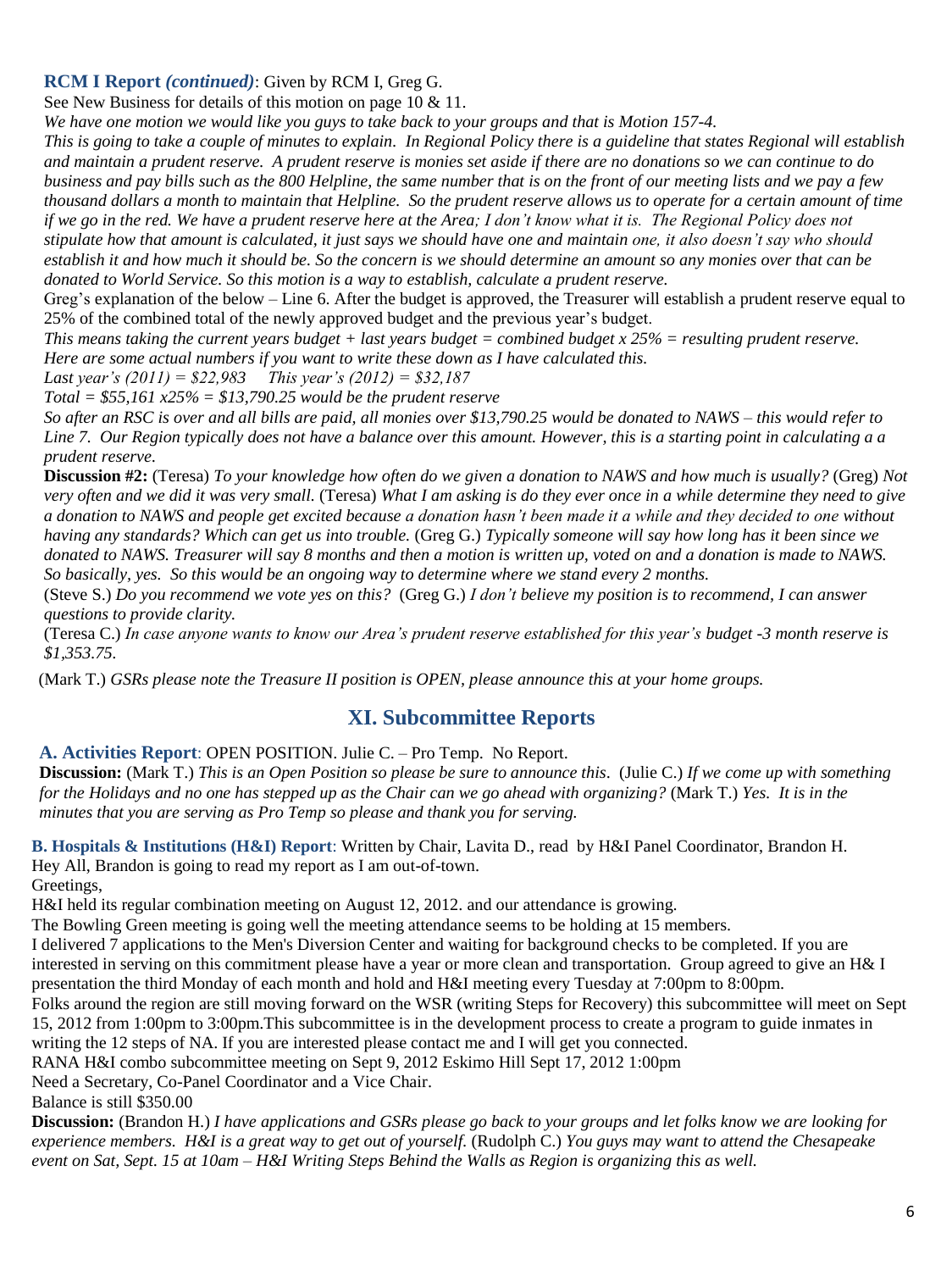### **XI. Subcommittee Reports** *(continued)*

#### **C. Literature Chair Report**: OPEN POSITION. Given by Vice Chair, Margret

*I haven't been able to talk to Anoinette to find out how much literature we sold at last Area, but an order was placed for September for \$489.10 and today I have sold \$264.00.* 

No Discussion

#### **D. Outreach Report**: Given by Chair, Stephanie B.

**\*A report was not submitted and the recording was difficult to make out, this is the best I could make out -** *Outreach was unable to meet last month as I was in the hospital. We are in need of support and have people willing to serve however we are going to change up our meeting so we can accomindate as we really need support. The Tappahannock meeting is still taking place, is in need of support and the address has changed. John C. attended and the address has been given to the PR Chair, thus it will be on the RANA website and updated on the next printing of the meeting lists. ILS Stephanie B.* **Discussion:** (Kemper) *You said you were looking for a new meeting place or time?* (Stephaine) *We have 3 people that are willing to serve however they cannot meet on Sunday.* (Kemper) *Just let me know and I will change it on the website and meeting schedule.* (Teresa) *So the Lie is Dead meets?* (Stephaine) *They do.* (Teresa) *I apologize I could not hear all of your report but did they indicate why they are not coming to ASC?* (John C.) *There were only 3 people that attend the meeting I was at, myself a man named John with 20 years, add one other. John said that Nelson, their GSR, who was not there the night I was there, intended on coming to Area. They need support.*

#### **E. Public Relations (PR) Report**: Given by Chair, Kemper B.

| PR Subcommittee Chairperson Report |  | $9 - 2 - 12$ | Kemper B. |  |
|------------------------------------|--|--------------|-----------|--|

Good afternoon,

I would like to thank you all for allowing me to serve. PR Met on Sunday, August  $12<sup>th</sup>$  at the normally scheduled time. We went over the meeting lists. We noticed a few mistakes on the current lists and will correct the template for the next quarter printing in October. Also, we discussed the web site and tossed around ideas for a possible dedicated page for the H&I Subcommittee. Finally, we attempted to appropriate the expenses and find the remaining budget for PR for this year. We went back through the Treasurers reports and our own receipts and emails, and think we have come up with the following. [Read attached spreadsheet page].

Our next meeting will be held at the regularly scheduled time on September  $9<sup>th</sup>$ .

Meeting List changes –

Noon Beginnings Group – Add to Sunday.

In It to Win It – Monday should end 8:30p

Just For Today – Address should be Primary Purpose

Experience, Strength & Hope – Address must be added

New Beginnings – was printed as A New Beginning

The Lie is Dead – change address

Front Page –H&I and PR meet on 2**nd**, not 2th

|           | <b>ANNUAL</b> | Jan                  | Feb                     | Mar                                        | Apr          | May          | Jun          | July                             | Aug          |
|-----------|---------------|----------------------|-------------------------|--------------------------------------------|--------------|--------------|--------------|----------------------------------|--------------|
| <b>PR</b> | 900.00        | \$<br>900.00         | \$<br>791.20            | \$<br>597.56                               | \$<br>374.54 | \$<br>374.54 | \$<br>374.54 | \$<br>374.54                     | \$<br>277.34 |
| Expense 1 |               | \$<br>108.80<br>Lit. | \$<br>109.45<br>Website | \$<br>109.45<br><b>Meetings</b><br>List    |              |              |              | 97.20<br>Meeting<br><b>Lists</b> |              |
| Expense 2 |               |                      | \$.<br>84.19<br>Mailing | $\mathfrak{F}$<br>97.12<br><b>Supplies</b> |              |              |              |                                  |              |
| Expense 3 |               |                      |                         | \$.<br>16.45<br><b>Supplies</b>            |              |              |              |                                  |              |
| Total     | \$<br>900.00  | Φ<br>J<br>791.20     | \$<br>597.56            | \$<br>374.54                               | \$<br>374.54 | \$<br>374.54 | \$<br>374.54 | \$<br>277.34                     | \$<br>277.34 |

In Loving Service, Kemper B. (RANA PR Chairperson)

**Discussion:** (Mark T.) *PR is on track to meet the budget it is just that the amounts in the Bylaw under PR Budget is not correct.* (Kemper) *I did the best I could so I will have to go over it again better during the development of next year's* 

### **F. VRCC Director Report: ABSENT None given.**

**Discussion:** (Rudolph C.) *It was mentioned at Region that they have a representative at VCRR as there has not been any.* (Greg G.) *There was a discussion about representation and the VRCC Chaired did show up an hour late gave his report and then left early.* (Rudolph C.) *So we will want to relate this information to Gary.*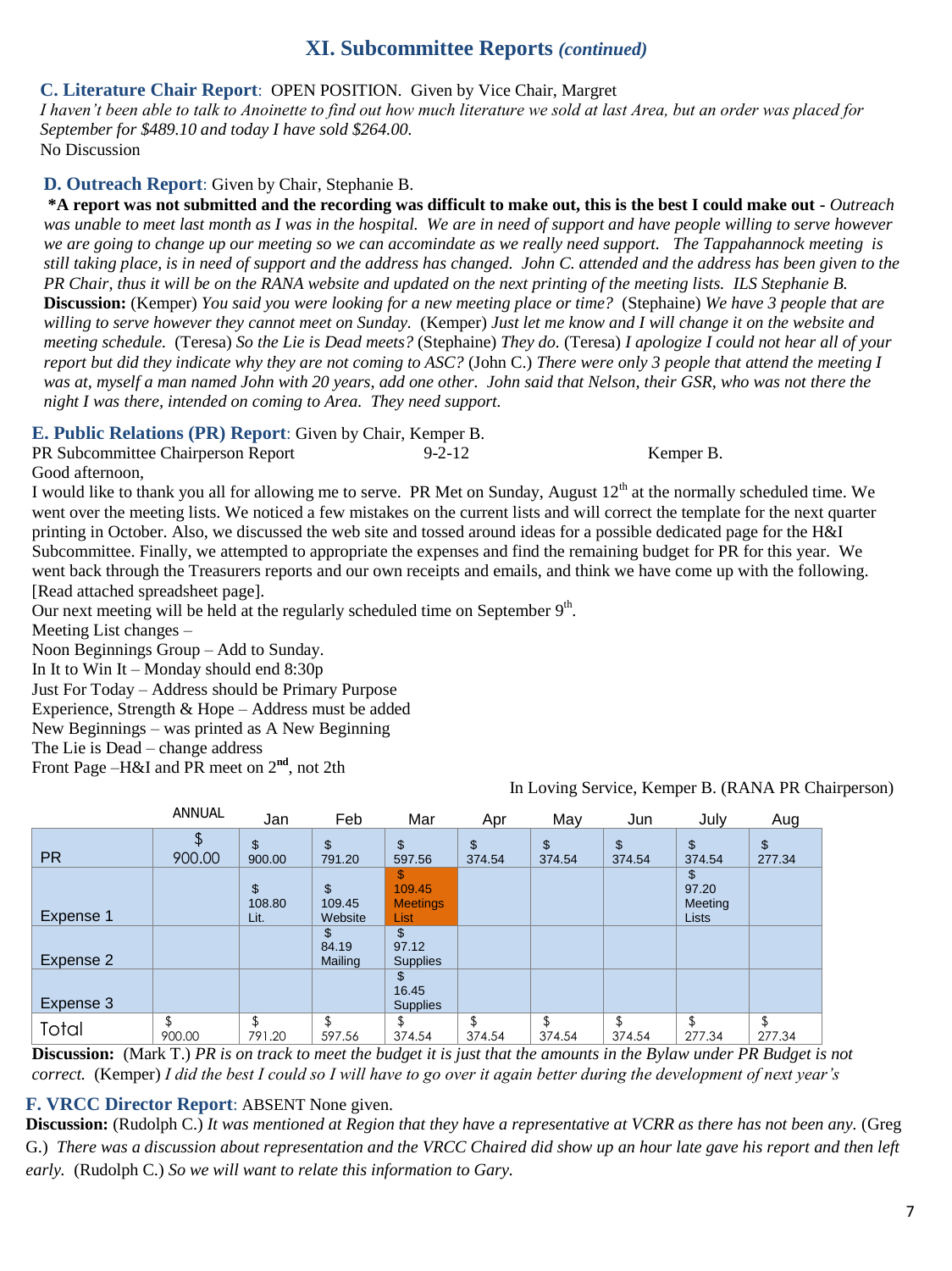# **XII. Group Service Representative (GSR) Reports**

| <b>HOME GROUP</b>                                                                                                                                                                                                                                                                                                                                          | <b>GSR/ALT</b>                                                             | <b>DAYS AND TIMES</b><br>OF MEETINGS | # GROUP<br><b>MEMBERS</b> | # AVG. WKLY<br><b>ATTENDANCE</b> /<br><b>NEWCOMERS</b> | <b>GROUP</b><br><b>DONATION</b> | LIT.<br><b>ORDER</b> |  |
|------------------------------------------------------------------------------------------------------------------------------------------------------------------------------------------------------------------------------------------------------------------------------------------------------------------------------------------------------------|----------------------------------------------------------------------------|--------------------------------------|---------------------------|--------------------------------------------------------|---------------------------------|----------------------|--|
| 1. Set it Off                                                                                                                                                                                                                                                                                                                                              | Jonathan C. - GSR                                                          | Sun. 7 - 8:15pm                      | 5                         | $35/5 - 10$                                            | \$10.00                         | \$0.00               |  |
| Need home group members, there are only 3 of us.<br>Group Anniversaries: None                                                                                                                                                                                                                                                                              |                                                                            |                                      |                           |                                                        |                                 |                      |  |
| 2. Who Wants to Live                                                                                                                                                                                                                                                                                                                                       | Michelle $G - GSR$<br>Teresa N.- Alt. GSR                                  | Mon. - Fri.12 - 1:00pm               | 15                        | 80/3-5 per wk                                          | \$1.96                          | \$124.30             |  |
| Our Noon meeting on Monday Sept. 2, has been changed to the dumpster meeting site, same time noon-1pm. The group is doing good, with                                                                                                                                                                                                                       |                                                                            |                                      |                           |                                                        |                                 |                      |  |
| nothing else to report at this time.<br>Group Anniversaries: John T. - 20 yrs. on Sat, Sept 1 <sup>st</sup> @ Bragg Hill, Louis W. - 9 yrs. on Wed. Sept. 5 <sup>th</sup> @ TBA, Theresa N. - 2 yrs. Wed<br>Sept $5^{th}$ @ TBA, Dickey E. - 4 yrs. on Sept. 21 <sup>st</sup> @ New Beginnings, Tyler - 1 yr. @ Bragg Hill                                 |                                                                            |                                      |                           |                                                        |                                 |                      |  |
| 3. In It to Win it                                                                                                                                                                                                                                                                                                                                         | Stephanie B. - Rep                                                         | Mon. 7:00 - 8:30pm                   | 20                        | 60/3                                                   | \$10.00                         | \$0.00               |  |
|                                                                                                                                                                                                                                                                                                                                                            | Kimberly K. - GSR<br>Matt J - Alt. GSR                                     |                                      |                           |                                                        |                                 |                      |  |
| All service positions filled. Speakers scheduled till the end of the year. Meeting going strong! Unity Picnic Sept. 23 <sup>rd</sup> at Kinmore Park                                                                                                                                                                                                       |                                                                            |                                      |                           |                                                        |                                 |                      |  |
| 12pm-8pm suggested \$5 donation for food. Speakers, Fellowship & Fun! No lit order this month.<br>Group Anniversaries: None                                                                                                                                                                                                                                |                                                                            |                                      |                           |                                                        |                                 |                      |  |
| 4. Hope Fiends                                                                                                                                                                                                                                                                                                                                             | Tony S. - GSR<br>Chris - Alt. GSR                                          | Tue. 7 - 8:15pm                      | 5                         | $18 - 21/4$                                            | \$0.00                          | \$0.00               |  |
| Group Anniversaries: None                                                                                                                                                                                                                                                                                                                                  | Group is currently stable in average attendance of 16 members per meeting. |                                      |                           |                                                        |                                 |                      |  |
| 5. Standing by Recovery                                                                                                                                                                                                                                                                                                                                    | Steve S.- GSR                                                              | Tue. $7:30 - 8:30$ pm                | 5                         | $9-10/1-2$                                             | \$20.00                         | \$10.20              |  |
| Please forgive me for missing 2 home group meetings during the month of Aug. No excuses but I fell asleep after work exhausted. I was<br>there for home group meeting and have donation and literature order. Group is strong but not growing. We would like to attract more new<br>people. No group anniversaries.<br>Group Anniversaries: None reported. |                                                                            |                                      |                           |                                                        |                                 |                      |  |
| 6. Clean Works                                                                                                                                                                                                                                                                                                                                             | $Dot - GSR$<br>$N/A - Alt. GSR$                                            | Wed. 7 - 8:00pm                      | 8                         | $45 - 50/1 - 2$                                        | \$30.00                         | \$9.00               |  |
| We need a tab in the Secretary Box for our paperwork (Clean Works).<br>Group Anniversaries: None                                                                                                                                                                                                                                                           |                                                                            |                                      |                           |                                                        |                                 |                      |  |
| 7. The Lie Is Dead                                                                                                                                                                                                                                                                                                                                         | Nelson-GSR                                                                 | Wed. 7 - 8:15pm                      | $\omega$                  | $\blacksquare$                                         | \$0.00                          | \$0.00               |  |
| ** Absent at Area 3 or more consecutive months**                                                                                                                                                                                                                                                                                                           |                                                                            |                                      |                           |                                                        |                                 |                      |  |
| 8. Start Living Group                                                                                                                                                                                                                                                                                                                                      | John C. - GSR<br>Robert - Alt. GSR                                         | Thu. 7 - 8:00pm                      | 8                         | $9/1$ per mo.                                          | \$10.00                         | \$0.00               |  |
| None                                                                                                                                                                                                                                                                                                                                                       |                                                                            |                                      |                           |                                                        |                                 |                      |  |
| Group Anniversaries: None reported                                                                                                                                                                                                                                                                                                                         |                                                                            |                                      |                           |                                                        |                                 |                      |  |
| 9. Freedom from Bondage                                                                                                                                                                                                                                                                                                                                    | Michael M. - GSR                                                           | Thur. 8 - 9:00pm                     | 6                         | $10-20/1-2$                                            | \$10.00                         | \$23.00              |  |
| Group is doing well; we continue to have a good attendance of at least 10-20 people with at least 1 newcomer per week. Has grown very<br>much in the past few months.<br>Group Anniversaries: Do not know at this time.                                                                                                                                    |                                                                            |                                      |                           |                                                        |                                 |                      |  |
| 10. Man Up to the<br>Flatbook                                                                                                                                                                                                                                                                                                                              | Cleo J. - GSR                                                              | Thur. 7 - 8:30pm                     | 7                         | $10-20/1-2$                                            | \$20.00                         | \$52.00              |  |
| All is well, (thank-you).<br>Group Anniversaries: None.                                                                                                                                                                                                                                                                                                    |                                                                            |                                      |                           |                                                        |                                 |                      |  |
| 11. New Beginnings                                                                                                                                                                                                                                                                                                                                         | Tee Tee. - GSR                                                             | Fri. $7 - 8:15$ pm                   | $\blacksquare$            | 35/10                                                  | \$50.00                         | <b>UNK</b>           |  |
| Group is doing well. Here lately there has been more newcomers attending the meeting.<br>Group Anniversaries: Rudy C. will be celebrating 5 years on Sept. 21 <sup>st</sup> .                                                                                                                                                                              |                                                                            |                                      |                           |                                                        |                                 |                      |  |
| 12. Primary Purpose                                                                                                                                                                                                                                                                                                                                        | Tommy G - GSR                                                              | Sat. & Sun. 12 - 1:30pm              | 6                         | $10/-$                                                 | \$0.00                          | \$0.00               |  |
| The group is doing well. We are in need of home group members. We are also in need of trusted servants. We have no donations for Area<br>at this time.                                                                                                                                                                                                     |                                                                            |                                      |                           |                                                        |                                 |                      |  |
| Group Anniversaries: None reported.                                                                                                                                                                                                                                                                                                                        |                                                                            |                                      |                           |                                                        |                                 |                      |  |
| 13. Experience, Strength<br>& Hope                                                                                                                                                                                                                                                                                                                         | Randall D. - Rep                                                           | Sat. 7 - 8:30pm                      | $6-12$                    | $40 - 20/4 - 5$                                        | \$22.47                         | \$3.00               |  |
| No report. ILS Randall<br>Group Anniversaries: Tyler $-1$ yr. on 9/29/12                                                                                                                                                                                                                                                                                   |                                                                            |                                      |                           |                                                        |                                 |                      |  |
| 14. Clean and Serene                                                                                                                                                                                                                                                                                                                                       | Greg F. - Rep<br>Brandon K.- GSR                                           | Fri. 10-11pm                         | 6                         | 8/1                                                    | \$5.00                          | \$8.00               |  |
| No report.<br>Group Anniversaries: None reported                                                                                                                                                                                                                                                                                                           |                                                                            |                                      |                           |                                                        |                                 |                      |  |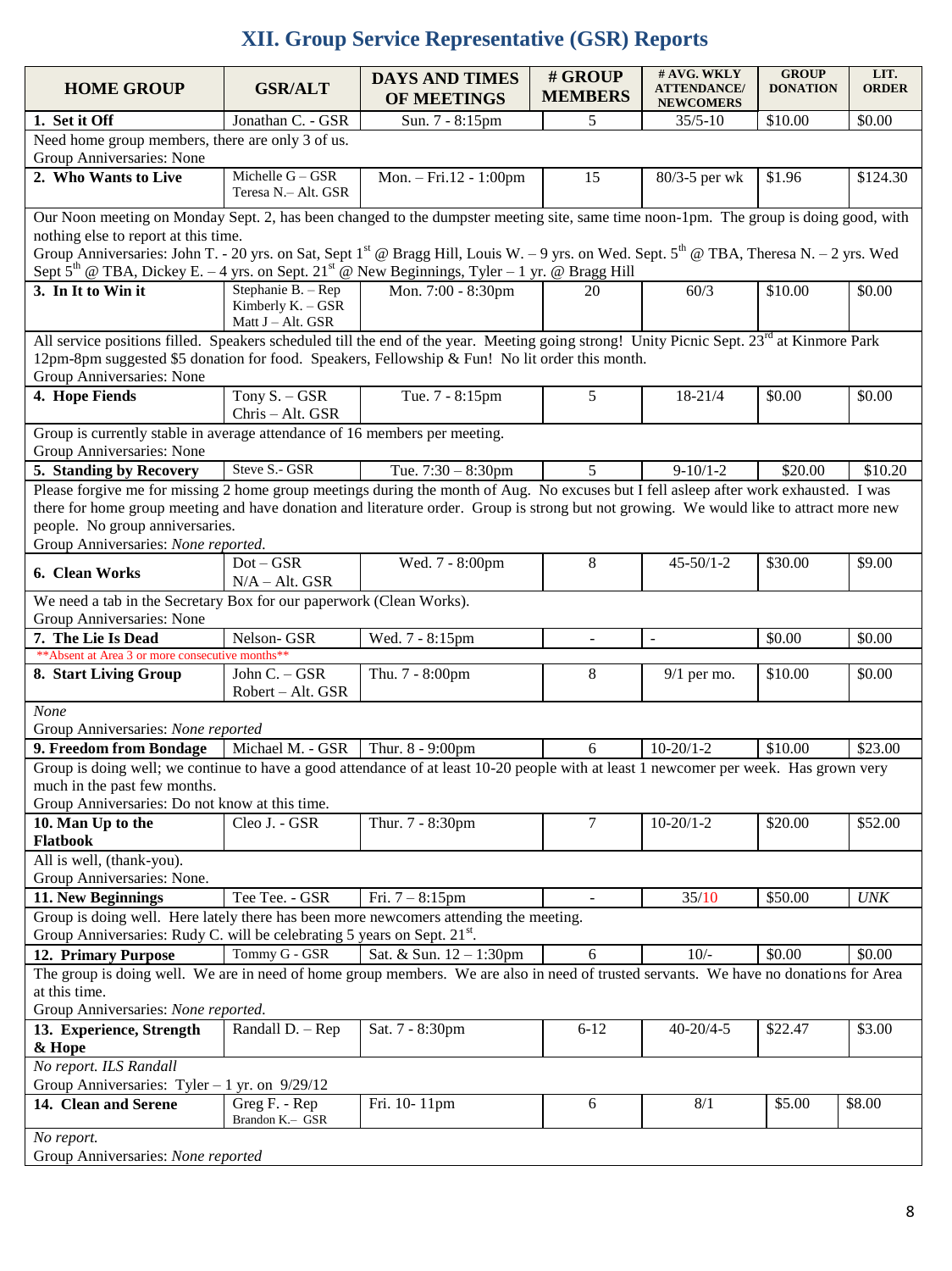| <b>HOME GROUP</b>                                                                                                                                | <b>GSR/ALT</b>   | <b>DAYS AND TIMES</b><br><b>OF MEETINGS</b> | # GROUP<br><b>MEMBERS</b> | $#$ AVG. WKLY<br><b>ATTENDANCE</b> /<br><b>NEWCOMERS</b> | <b>GROUP</b><br><b>DONATION</b> | LIT.<br><b>ORDER</b> |  |
|--------------------------------------------------------------------------------------------------------------------------------------------------|------------------|---------------------------------------------|---------------------------|----------------------------------------------------------|---------------------------------|----------------------|--|
| 15. Final Surrender                                                                                                                              | Michael D. - GSR | Mon., Tue., Fri. & Sat.                     | <i>UNK</i>                | <i><b>UNK/UNK</b></i>                                    | \$0.00                          | \$21.40              |  |
|                                                                                                                                                  |                  | $7 - 8:30 \text{pm}$                        |                           |                                                          |                                 |                      |  |
| Group is doing well. Had about 5 new people regularly attending. Need some support to help share the message & how NA works.                     |                  |                                             |                           |                                                          |                                 |                      |  |
| Group Anniversaries: None reported.                                                                                                              |                  |                                             |                           |                                                          |                                 |                      |  |
| 16. Noon Beginnings                                                                                                                              |                  | Sat.-Sun. $12$ -1pm                         | <b>UNK</b>                | <b>UNK</b>                                               | <b>UNK</b>                      | <b>UNK</b>           |  |
| <b>ABSENT</b>                                                                                                                                    |                  |                                             |                           |                                                          |                                 |                      |  |
| Group Anniversaries: None reported.                                                                                                              |                  |                                             |                           |                                                          |                                 |                      |  |
| 17. Colonial Beach                                                                                                                               | Bill C. - GSR    | Fridays 7-8pm                               | 6                         | 37/m <sub>0</sub> /5/m <sub>0</sub>                      | \$50.00                         | <b>UNK</b>           |  |
| <b>Survivors Group</b>                                                                                                                           |                  |                                             |                           |                                                          |                                 |                      |  |
| Colonial Beach Survivor Group held a group conscience meeting August 31 <sup>st</sup> , 2012 and determined to give \$50.00 to RANA Service. Our |                  |                                             |                           |                                                          |                                 |                      |  |
| home group consists of 6 people and we determined to pay our rent and donations on a semi0annual schedule. There are no anniversaries            |                  |                                             |                           |                                                          |                                 |                      |  |
| this during the month of September. Bill C. authorized to vote on items sent back to groups without calling a group conscience meeting.          |                  |                                             |                           |                                                          |                                 |                      |  |
| Thanks for letting me serve.                                                                                                                     |                  |                                             |                           |                                                          |                                 |                      |  |
| Group Anniversaries: None reported.                                                                                                              |                  |                                             |                           |                                                          |                                 |                      |  |

| *Beautiful Butterflies of<br><b>Recovery</b>                                                                                                                                                                                                                                      | Dawn – Alt. GSR<br>Terry O.- GSR | Saturday 10-11am |  | $4 - 6/1$ | \$0.00 | \$0.00 |  |
|-----------------------------------------------------------------------------------------------------------------------------------------------------------------------------------------------------------------------------------------------------------------------------------|----------------------------------|------------------|--|-----------|--------|--------|--|
| BBOR is suffering with lack of support and meeting attendance and trusted servants. There have been a few times that no trusted servants<br>were there to open the meeting due to miscommunication. There was a trusted servant there this past Saturday. The group is reforming, |                                  |                  |  |           |        |        |  |
|                                                                                                                                                                                                                                                                                   |                                  |                  |  |           |        |        |  |

regrouping and getting back on track. Group Anniversaries: None.

#### $\boldsymbol{\mathrm{XIII.}}\ 2^{\text{nd}}$  Quorum **Legend: P = Present A = Absent**

| <b>HOME GROUP NAME</b>             | P/A | <b>NAME</b>  | <b>POSTION</b> |
|------------------------------------|-----|--------------|----------------|
| 1. Set It Off                      | P   | Jonathan C.  | GSR            |
| 2. Who Wants to Live               | P   | Michelle G.  | GSR            |
| 3. In It to Win It                 | P   | Stephanie B. | Rep            |
| 4. Hope Fiends                     | P   | Tony S.      | GSR            |
| 5. Standing By Recovery            | P   | Steve S.     | <b>GSR</b>     |
| 6. Clean Works                     | P   | Dot          | <b>GSR</b>     |
| 7. The Lie Is Dead                 | A   |              |                |
| 8. Start Living Group              | P   | John C.      | GSR            |
| 9. Freedom from Bondage            | P   | Michael M.   | GSR            |
| 10. Man Up to the                  | P   | Cleo J.      | GSR            |
| Flatbook                           |     |              |                |
| 11. A New Beginning                | P   | Tee Tee      | <b>GSR</b>     |
| Group                              |     |              |                |
| 12. Primary Purpose                | P   | Tommy G.     | <b>GSR</b>     |
| 13. Experience, Strength<br>& Hope | P   | Randall D.   | Rep            |
| 14. Clean and Serene               | P   | Greg F.      | Rep            |
| 15. Final Surrender                | A   | Mike D.      | <b>GSR</b>     |
| 16. Noon Beginnings                | A   |              |                |
| 17. Colonial Beach                 | P   | Bill C.      | <b>GSR</b>     |
| <b>Survivors Group</b>             |     |              |                |

| <b>Beautiful Butterflies</b> | Dawn R. |  |
|------------------------------|---------|--|
|                              |         |  |

| 2 <sup>st</sup> QUORUM CALL - Must 4 per Bylaws |    |  |  |  |  |
|-------------------------------------------------|----|--|--|--|--|
| Group Represented                               | 14 |  |  |  |  |
| <b>Procedural Votes</b>                         | 15 |  |  |  |  |

### **XIV. Old Business**

*None*

# **XV. Open Sharing**

(Steve S.) *I don't know how the whole process works for the new format for the meeting schedule, but I have been coming here for a year now and I don't remember us discussing this format. My group had wanted to know why the format had changed because the group did not like it.* (Mark T.) *You can write a motion and get it*  $2^{nd}$ *, send it back to groups to have it changed.* (Kemper B.) *In PR reports we had let people know they could attend the PR meeting to be a part of the design process for the new format or any other info they would want to present to PR. The biggest reason for the change was we had additionally meetings added, so the format did not fit and we had to adjust to make space. In fact, we had to remove one of the readings at the beginning of the schedule. This was just one of the ways it could have been done and it great to discuss at Area, but the better meeting to bring these ideas to would be the PR subcommittee meeting so we have time to*  have a more detailed discussion. 2<sup>nd</sup> Sunday of every month from 5-*7pm at Thurman-Brisbane Center.*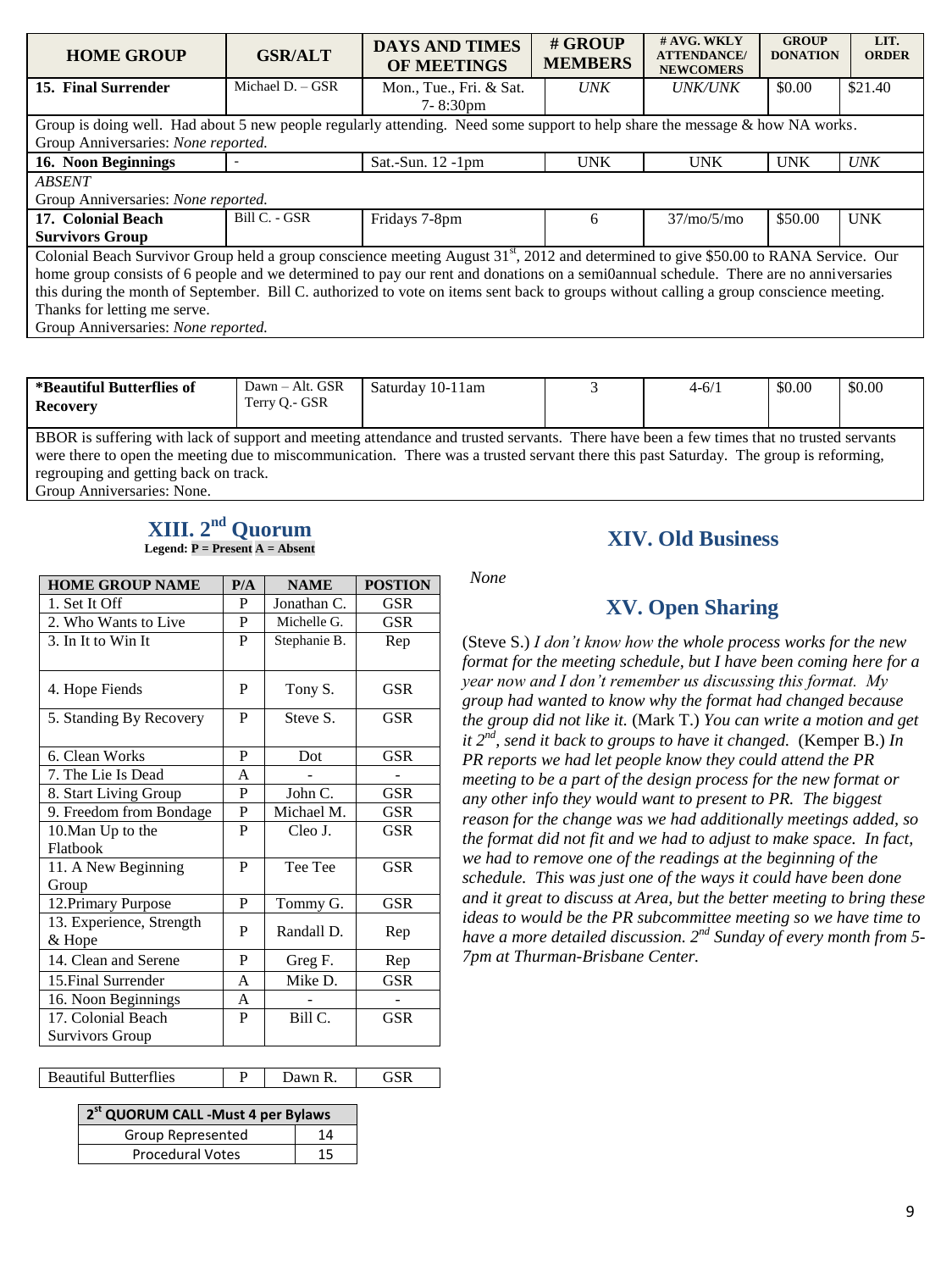# **XVI. Elections for Open Positions**

\*Treasurer II \*Literature Chair \*Activities Chair

*\*See your copy of the Bylaws for qualifications*

#### **Literature Chair:**

Motion 09/02-04: Margret D. nominated by Tommy, 2<sup>nd</sup> by Jonathan C. Intent: Serve Area with willing and experienced servant. Qualification read from Bylaws: 3 years clean time, 2 year term, 2 years ASC experience/ Margret's Qualifications: 20 months clean time, 9 months ASC experience as Literature Vice Chair.

Qualification not satisfied, new motion entered to waive requirements.

Discussion: (Mark T.) *This body can vote to waive the clean time and ASC experience for Margret to be our Literature Chair.*  (Kemper) *Bylaws are on the website.* 

### Motion 09/02-05: Maker: Michael M. 2<sup>nd</sup> by: Tommy G.

To waive the clean time and ASC experience required to become Literature Chair for Margret.

Intent: To make Margret the Literature Cain and have the positioned filled.

Discussion: (Steve S.) *Pros – She is willing and has been doing a great job so far.* (Greg G.) *Cons – Principles over personality, this is not personal nor about an individual. Here we go again, once again we are going to waive clean time requirements to fill a positions. More often than not it is a disaster. Home groups have voted on what the requirements and when we waive them than we are telling the members of RANA they are wrong. Shouldn't we give the members of RANA by putting it out to the fellowship to let them know we are going to waive the requirements to fill a position?*

powerless over the amount of clean time in our Area due to our size. In regards to going back to the groups we have been (Mark T.) *We are waiving the clean time on this motion for Margret, not across the board.* (Lauchlan P.) *Pro - I spoke to Margret last month to ask her if she needed help with Literature and she expressed that she was taking the orders, placing the order, doing the inventory since December, basically doing everything except writing the monthly report. The only she expressed to me as she was unsure on how to write her report.* (Brandon) *Pro – She has experience. In regards to waiving clean time we are an Area that geographically we are small struggles and need support at almost every level. We are announcing the Literature needs help and not announcing the clean time requirements.* (Teresa C.) *Pro - My home group has been announcing it since Lindsay stepped down. The report is not difficult and I am willing to give her old minutes with previous reports written by Lindsay. In regards to groups in our Area having an opportunity, if someone wanted to serve they would show up.* 

*VOTE: For=11, Against= 1, Abstain= 1 Motion –PASSED* Motion 09/02-04 *(contined)*: Margret D. nominated by Tommy, 2<sup>nd</sup> by Jonathan C. *VOTE: For=10, Against= 1, Abstain= 0 Motion –PASSED*

*Congratulations Margret D. – New RANA Literature Chair!*

*\*\*Vice Literature Chair is now an Open position. Please announce to groups along with Treasurer II and Activities Chair*

# **XVII. New Business**

**Regional New Business Motion:** See explanation of this motion in RCM I Reports on pages 5 & 6.

This motion was copied from **<http://www.car-na.org/minutes/rsc157.pdf> Motion 157-4:** Mover: Policy Subcommittee 2nd: Mark W Tidewater **\*Required Home Groups to VOTE**

**Description/Background (Optional):**

Although the CARNA G & RO requires the region to establish a prudent reserve, it specifies neither a formula nor a single point of accountability for establishing its amount.

**Intent:**

To enable the Treasurer of the Central Atlantic Region of Narcotics Anonymous to manage our funds responsibly, per our 11th Concept, and establish a single point of accountability for establishing the prudent reserve, per our 5th Concept. Motion to go back to areas for group conscience vote to come back at the 158th RSC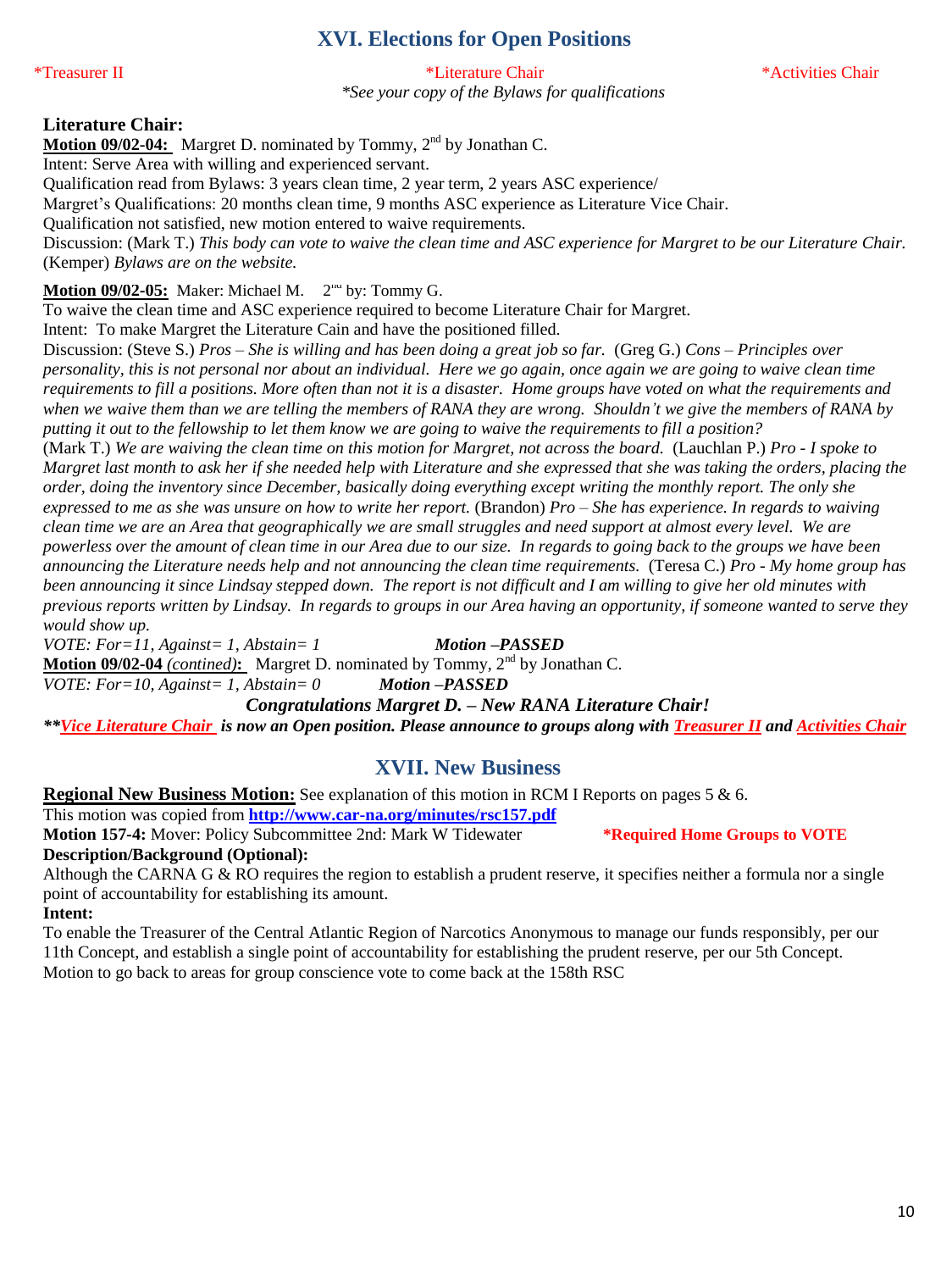# **XVII. New Business** *(continued)*

### **Regional New Business Motion** *(contined)***:**

### **Motion:**

Change: CARNA Guidelines & Rules of Order

Remove from Section VIII: Additional Guidelines (p. 10)

1. RSC will maintain a prudent reserve. After expenses are paid, 50% all remaining money will be donated to NAWS. (149th)

Renumber remaining items of Section VIII: Additional Guidelines accordingly

Insert lines 6 and 7 below following line 5, in Section IX: Officers Duties/Qualifications, 4A. Treasurer Duties (p. 13).

6. After the budget is approved, the Treasurer will establish a prudent reserve equal to 25% of the combined total of the newly approved budget and the previous year's budget.

7. After expenses are paid and prudent reserve is met, all remaining money will be donated to NAWS.

Renumber remaining items of Section IX: Officers Duties/Qualifications, 4A. Treasurer Duties accordingly

Pros: 1. That we can support NAWS by way of a donation as they survive from the sale of literature and donations from Region. 2. The Guide to Local Services suggests that groups and areas maintain a prudent reserve to ensure we maintain ourselves as fully self-supporting. This motion as written follows the spirit of this, without holding too much money. Cons: 1. The original motion that was presented by the policy subcommittee had, among other components…50% of all remaining money be forwarded… this motion was recently sent back to policy for clarifications of this motion as a result of a typo in the minutes. Now having been returned to this body 50% 0 has been changed to "all". The motion should not have been changed by only clarified.

### **Area New Business Motions:**

**Motion 09/02-06:** Maker: Greg G. (RCM)  $2^{nd}$  by: Bill C. \*Required Home Groups to VOTE Add under Article 3, Section 4 Quorum. A minimum of 8 Yes or No votes are required for a true RANA conscience when tallying regional motions.

**Intent:** To obtain a more inclusive conscience of RANA Home Groups.

**Discussion:** (Mark T.) *This is just for Regional motions.*<br>**Motion 09/02-07:** Maker: Greg G. (RCM) 2<sup>nd</sup> by: Bill C.

**Motion 09/02-07:** Maker: Greg G. (RCM)

 $*$ **Required Home Groups to VOTE** 

Donate \$1,000 to the Central Atlantic Region. **Intent:** To stop hoarding money

**Discussion:** (Teresa C.) *We currently make 2 donations to CARNA for totaling \$288.* (Mark T.) *That was based off the numbers for 2010.* (Greg G.) *When we meet at the end of 2012 we will use our numbers from 2012. The reason I wrote this motions is that we have grown and we are not passing the money along. We have a Region that we say we support that is struggling and we are sitting on money because we are afraid to go broke and we have never been broke.* (Mark T.) *You are correct we changed the timeline for the next budget.* (Greg G.) *We do the budget in October; groups vote in November and bring it back in December so we are ready to go in January.* (Teresa C.) *Based on the numbers Antoinette reported today – we have \$5,185, subtract the prudent reserve that is for 3 months that gives us \$3,981 before income and outgoing for this month. If we go off the \$400 Lit order from last month that puts us somewhere around \$3,500.* (Greg G.) *I figured around \$2,500 in addition to the prudent reserve after all expenses are paid.* (Mark T.) *The point is with this donation we are still well above our prudent reserve.*